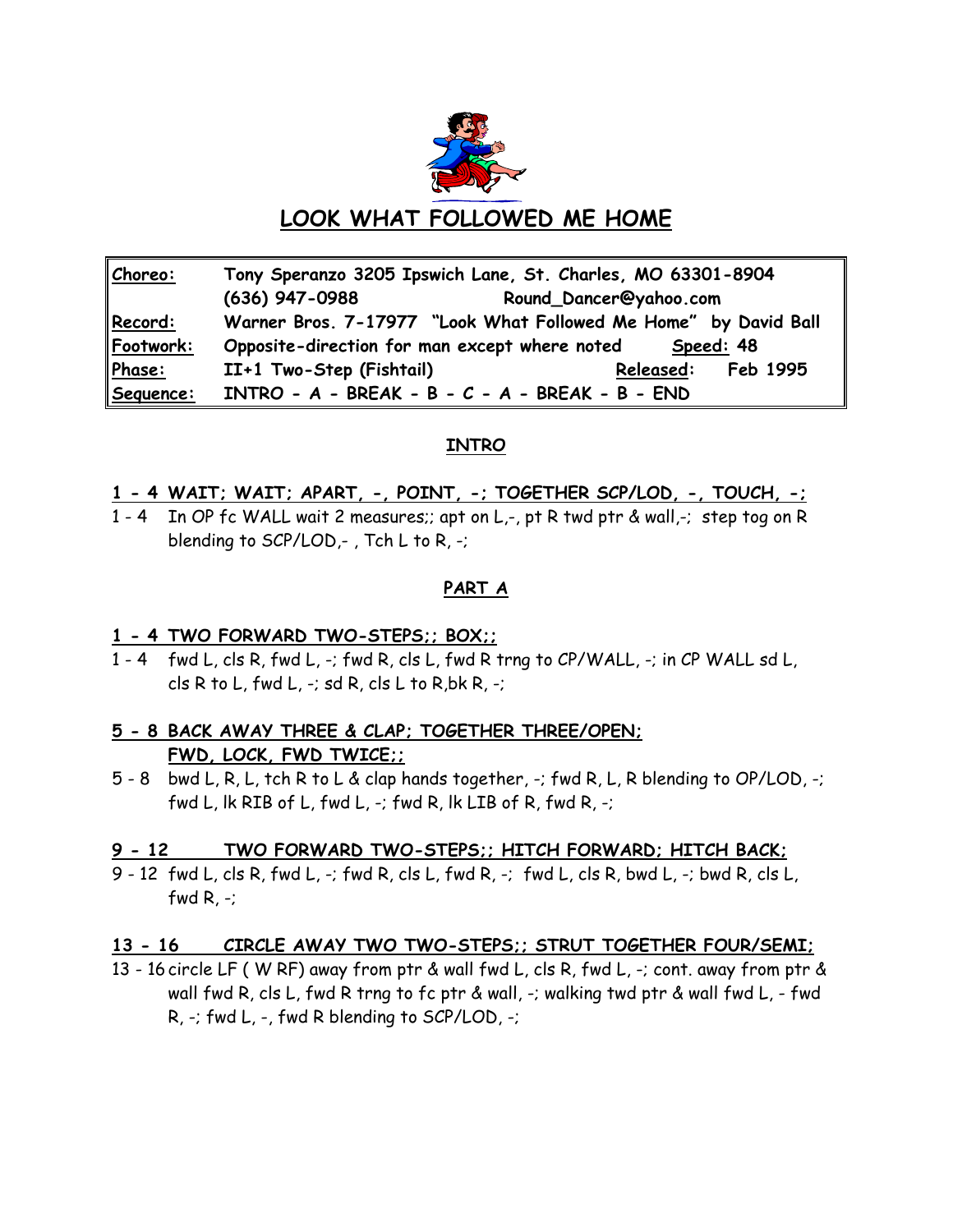## **LOOK WHAT FOLLOWED ME HOME (Page 2)**

#### **BREAK**

#### **1 - 1 WALK TWO/BUTTERFLY;**

1 - 1 fwd L, -, fwd R blending to BFLY/WALL, -;

#### **PART B**

#### **1 - 4 FACE TO FACE; BACK TO BACK; BASKETBALL TURN FOUR;;**

1 - 4 in BFLY sd L, cl R, sd L trng lf to diag LOD COH (W trn rf to diag LOD WALL), -; sd R, cl L, sd R trng rf (w trng lf) to BFLY/WALL, -; lunge fwd L twd LOD trng  $\frac{1}{4}$ RF, -, rec R trng  $\frac{1}{4}$  RF to LOP fcg RLOD, -; lunge fwd L twd RLOD trng  $\frac{1}{4}$  RF, -, rec R trng  $\frac{1}{4}$  RF to OP fcg LOD, -;

#### **5 - 8 CIRCLE AWAY & TOGETHER;; TWO TURNING TWO-STEPS/CP-LOD;;**

5 - 8 circle LF ( W circle RF) away from ptr & wall fwd L, cls R, fwd L, -; continuing RF circle twd ptr & wall fwd R, cls L, fwd R to CP/WALL, -; start RF turn sd L, cls R, bk L, -; cont RF turn sd R, cls L, fwd R to CP/LOD, -;

#### **9 - 12 PROG SCIS/SCAR & BJO CHECKING;; FISHTAIL; WALK TWO;**

9 - 12 sd L, cls R, XLIF (W XRIB) to SCAR DW, -; sd R, cls L, XRIF (W XLIB) to BJO/DLCOH with a checking action, -; in BJO/DLCOH XLIB of R, sd R, fwd L, lock R IB of L (W XRIF of L, sd L, bk R, lock L if of R); f wd L, -, fwd R, -;

#### **13 - 16 HITCH FWD; HITCH/SCIS CP/WALL; TWO TURNING TWO'S/SEMI;;**

13 - 16 fwd L, cls R,bk L, -; bk R, cls L, fwd R, - (w sd L twd RLOD, cls R, XLIF of R to CP/WALL); start RF turn sd L, cls R, bk L, -; cont RF turn sd R, cls L, fwd R to SCP/LOD, -;

#### **PART C**

## **1 - 4 LACE ACROSS; FWD TWO-STEP FACE; SIDE, CLOSE TWICE; SIDE, THRU/SEMI-RLOD;**

1 - 4 fwd L, cls R, fwd L, - (W XIF of M under joined lead hands) to LOP LOD; fwd R, cls L, fwd R trng to CP/COH, -; sd L, cls R, sd L, cls R; sd L, -, step thru on R blending to SCP/RLOD, -;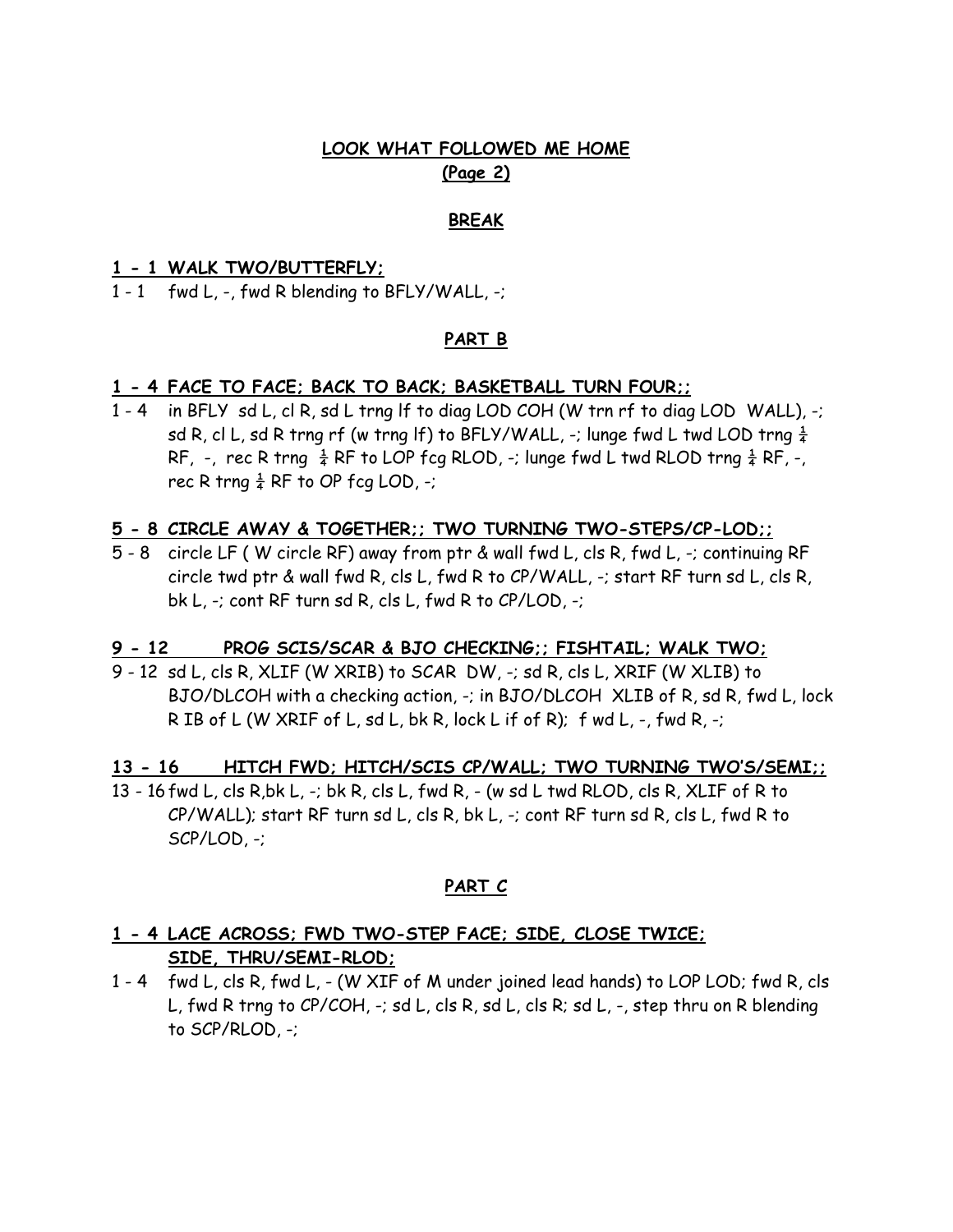## **LOOK WHAT FOLLOWED ME HOME (Page 3)**

## **PART C (Continued)**

## **5 - 8 LACE BACK; FWD TWO-STEP/FACE; SIDE, CLOSE TWICE; SIDE, REACH THRU/SEMI-LOD;**

5 - 8 fwd L, cls R, fwd L, - (W XIF of m under joined lead hands) to OPEN RLOD; fwd R, cls L, fwd R trng to CP/WALL, -; sd L, cls R, sd L, cls R; sd L, -, step thru on R blending to SCP/LOD, -;

## **ENDING**

## **1 - 4 TWO FORWARD TWO-STEPS;; TWIRL VINE TWO; APART, POINT;**

1 - 4 fwd L, cls R, fwd L, -; fwd R, cls L, fwd R, -; sd L, -, XRIB of L, - (w twirl rf in two steps R, -, L, -); apart on L, -, point R twd ptr & wall, -;